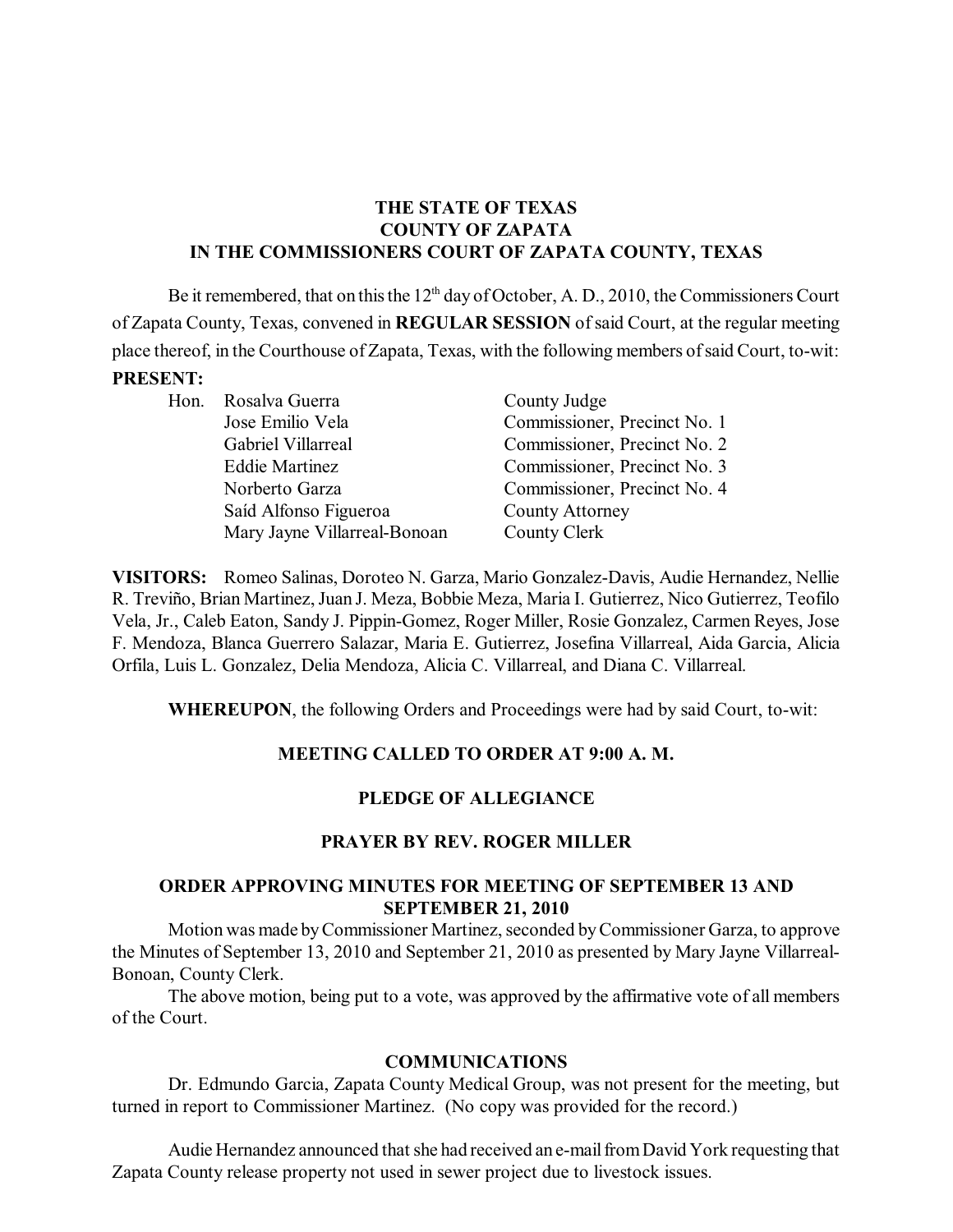#### **DEPARTMENTAL REPORTS**

Carlos Treviño, Jr., Waterworks Manager, submitted the Annual Collections Report for the waterworks department. (Copy attached for the record.)

Fire Chief J.J. Meza informed the court that he had temporarily hired Manuel Ramon because there are three employees out on sick leave and the Fire Department is short handed on one shift.

Fire Chief Meza further stated that Pct. 1, Park Street needs repairs. Fema allocated \$46,000 for said repairs and flood damage. Manuel Gonzalez has the information required.

Caleb Eaton, Zapata County Extension Agent, presented Commissioners' Court with the monthly written report for June. (Report attached for the record.)

Mr. Eaton also presented Commissioners' Court with a report and Power Point Presentation on the 2010 Beef Improvement Program Interpretation.

Romeo Salinas, Zapata County Treasurer, presented Commissioners' Court with a written Treasurer's Report. (Report attached for the record.)

## **MONTHLY BUSINESS REPORT OF ZAPATA COUNTY ECONOMIC DEVELOPMENT CENTER**

Peggy Umphres Moffett, ZCEDC President, gave a monthly business report of the Zapata County Economic Development Center (ZCEDC). She stated that Zapata is seeing low business activity due to the negative publicity. Commissioner Vela recommended a feasibility study for an international bridge.

### **ORDER APPROVING NAMING NEWLY CONSTRUCTED HIGHER EDUCATION BUILDING AS "ZAPATA COUNTY HIGHER EDUCATION CENTER"**

Motion wasmade byCommissioner Garza, seconded byCommissioner Villarreal, to approve naming the newly constructed higher education building as the "Zapata County Higher Education Center" as requested by Jose E. Vela, Commissioner Pct. 1.

The above motion, being put to a vote, was approved by the affirmative vote of all members of the Court.

### **ORDER APPROVING USE OF JUANITA AND O.H. RAMIREZ EXHIBIT HALL FOR AWARDS PRESENTATION AND SUPPER FOR ZAPATA COUNTY TICK RIDERS (USDA)**

Motion was made byCommissioner Vela, seconded by Commissioner Garza, to approve the use of the Juanita and O.H. Ramirez Exhibit Hall for the Awards Presentation and Supper for the Zapata County Tick Riders (USDA) as requested by Nico Gutierrez, USDA.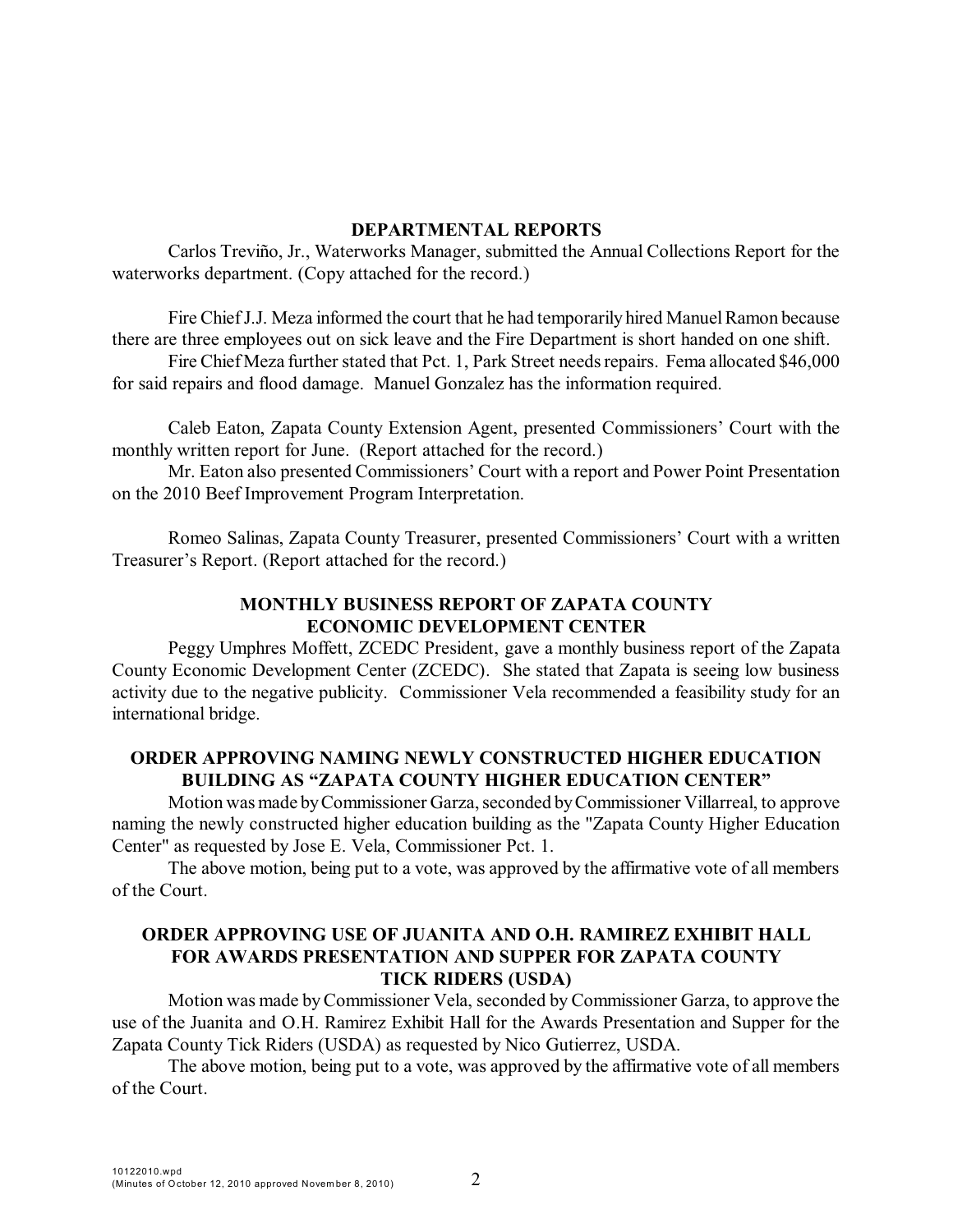### **ORDER APPROVING AIREVAC SERVICES TO BE OFFERED TO COUNTY EMPLOYEES**

Motion was made by Commissioner Garza, seconded by Commissioner Martinez, to allow AirEvac services to be offered to county employees at an annual rate of \$45.00 per household, services would be effective 15 days from enrollment, as requested by Brice Calahan, AirEvac Sales Manager.

The above motion, being put to a vote, was approved by the affirmative vote of all members of the Court.

### **ORDER APPROVING USE OF EITHER PAVILION OF COMMUNITY CENTER FOR ZUMBA MARATHON FOR FUND-RAISING EFFORTS FOR LITE OF HOPE FOUNDATION**

Motion was made byCommissioner Garza, seconded byCommissioner Martinez, to approve use of either the Pavilion or the CommunityCenter for a Zumba Marathon on October 30, 2010 from 9 a.m. - 12 p.m., for fund-raising efforts for the Lite of Hope Foundation as requested by Nina Gutierrez, Zumba Member.

The above motion, being put to a vote, was approved by the affirmative vote of all members of the Court.

### **ORDER APPROVING USE OF PAVILION NOVEMBER 14 FOR ANNUAL MARIACHI BOOSTER CLUB JAMAICA**

Motionwasmade byCommissioner Garza, seconded byCommissioner Villarreal, to approve use of Pavilion on November 14, 2010 for the annual Mariachi Booster Club Jamaica as requested by Victor Garza, Mariachi Booster Club President.

The above motion, being put to a vote, was approved by the affirmative vote of all members of the Court.

# **ORDER APPROVING PURCHASE OF M1-1-NE X-RAY MACHINE TO REPLACE OLD MACHINE IN AMOUNT OF \$34,330 TO BE FUNDED FROM TOBACCO FUNDS**

Motionwasmade byCommissioner Garza, seconded byCommissioner Villarreal, to approve the purchase of a Ml-l-Ne X-Ray machine to replace the old machine, in the amount of \$34,330.00 to be funded with the Tobacco Funds as requested by Dr. Edmundo Garcia, MD & Doroteo N. Garza County Auditor.

The above motion, being put to a vote, was approved by the affirmative vote of all members of the Court.

# **ORDER APPROVING REQUEST FOR VEHICLE IN ORDER TO PROVIDE COMPUTER SERVICES TO DEPARTMENTS OUTISIDE THE MAIN COURTHOUSE**

Motion was made by Commissioner Martinez, seconded by Commissioner Vela, to approve request for a vehicle in order to provide computer services to departments outside the main courthouse, contingent on vehicle availability, as requested by Rene Garcilazo, Computer Consultant.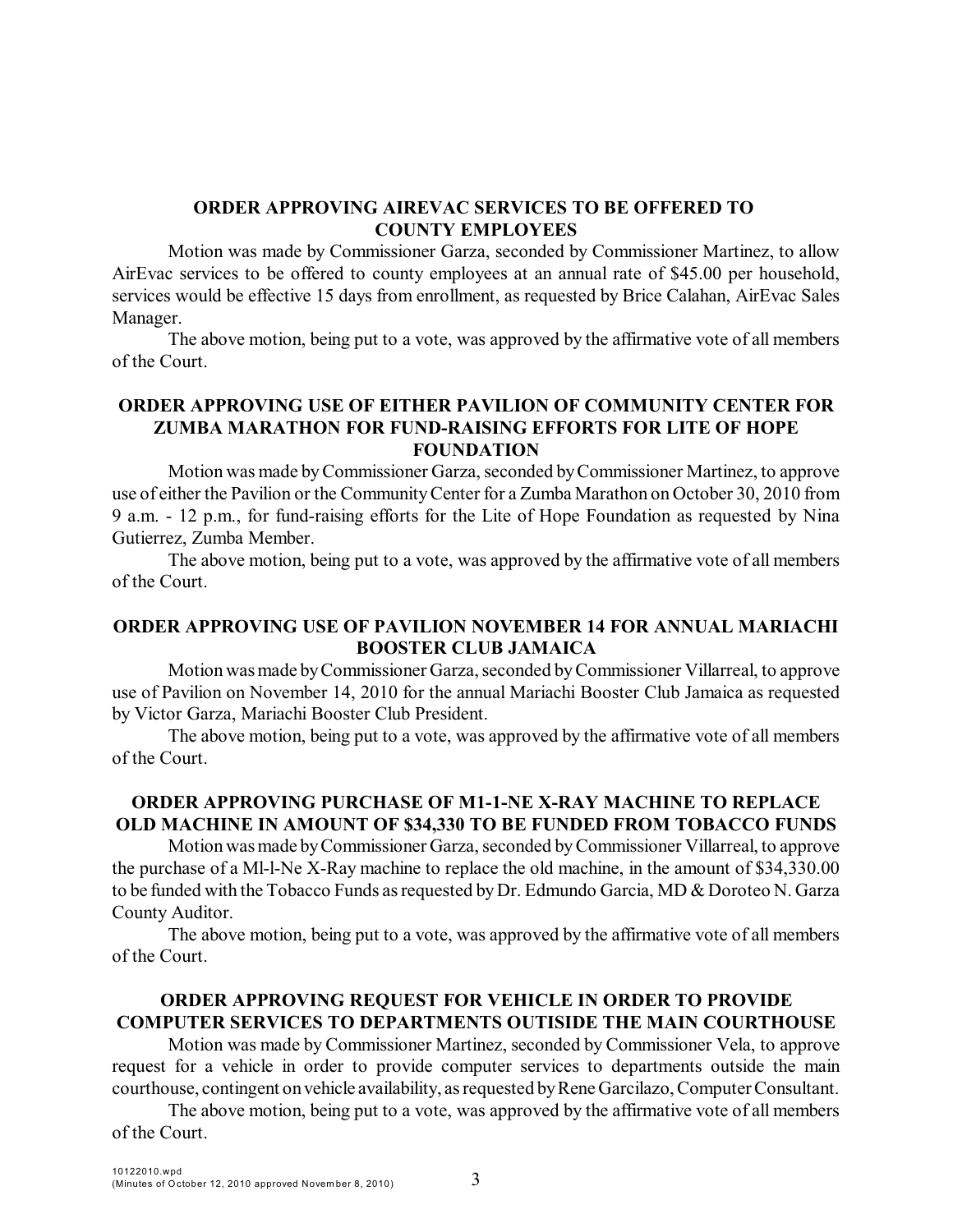### **ORDER APPROVING REPLACEMENT OF MARIA G. GONZALEZ WITH ANNABEL SALAZAR**

Motion was made by Commissioner Villarreal, seconded by Commissioner Garza, to approve replacement of Maria G. Gonzalez, who resigned on August 27, 2010, and to hire Annabel Salazar as the replacement for 2 hours a day  $\omega$  \$7.25 an hour as requested by Carmen R. Reyes, Nutrition Center.

The above motion, being put to a vote, was approved by the affirmative vote of all members of the Court.

## **NO ACTION OF REQUEST BY GUILLERMO SAENZ, ENVIRONMENTAL DEPARTMENT, TO HIRE JESUS JARAMILLO (SLOT 13) AT SAN YGNACIO LANDFILL AS PERMANENT EMPLOYEE AT \$7.84 PER HOUR (Request was withdrawn by Guillermo Saenz, Environmental Department.)**

#### **ORDER APPROVING TRANSFER OF MARIA YANIRA SALINAS (SLOT 3) TO SLOT 2 AND TRANSFER OF AMALIA NAVARRO (SLOT 6) TO SLOT 3**

Motion was made by Commissioner Garza, seconded by Commissioner Vela, to approve transfer of Maria Yanira Salinas (slot 3) \$8.03 to (slot 2) \$8.91 an hour and transfer Amalia Navarro (slot 6) 7.25 to (slot 3) \$8.03 an hour as requested by Aida Garcia, Zapata County Library Director.

The above motion, being put to a vote, was approved by the affirmative vote of all members of the Court.

#### **ORDER APPROVING HIRING OF EMPLOYEE FOR SLOT 6 AT \$7.25 PER HOUR**

Motion was made by Commissioner Villarreal, seconded by Commissioner Garza, to approve hiring of employee for vacant (slot 6) at \$7.25 an hour as requested by Aida Garcia, Zapata County Library Director.

The above motion, being put to a vote, was approved by the affirmative vote of all members of the Court.

## **ORDER APPROVING HIRING OF TEMPORARY SECRETARY FOR MISSY GARZA WHILE ON MATERNITY LEAVE FOR J.P. PRECINCT 4, CLEMENTE GUTIERREZ**

Motion was made byCommissioner Garza, seconded byCommissioner Martinez, to approve hiring of temporary secretary for Missy Garza while on maternity leave for J.P. Pct. 4 Clemente Gutierrez as requested by Nellie Trevino, Zapata County Personnel Director.

The above motion, being put to a vote, was approved by the affirmative vote of all members of the Court.

# **ORDER APPROVING ADDITION OF BUILDINGS NOT CURRENTLY INSURED BY IBC INSURANCE AGENCY COMMERCIAL PROPERTY POLICY TO INCLUDE NEWLY CONSTRUCTED BUILDINGS TO POLICY**

Motion was made by Commissioner Vela, seconded by Commissioner Garza, to approve addition of buildings not currently insured by the IBC Insurance Agency Commercial Property Policy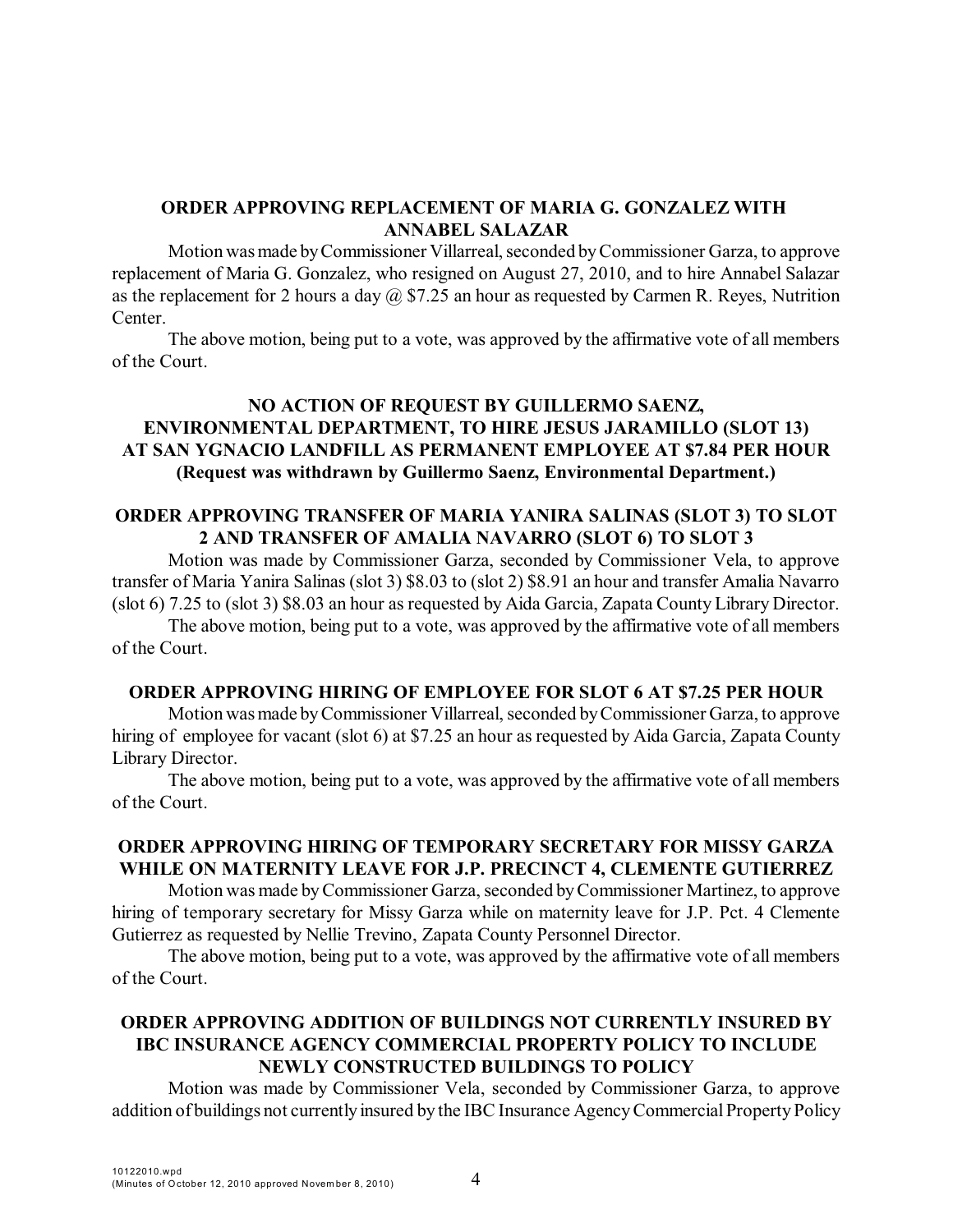and to include the newly constructed buildings to the policy, pending the final appraisal from the Zapata County Appraisal District as requested by Nellie Trevino, Zapata County Personnel Director.

The above motion, being put to a vote, was approved by the affirmative vote of all members of the Court.

### **ORDER APPROVING ZAPATA COUNTY INSURANCE RENEWAL FOR FISCAL YEAR 2010-2011**

Motion was made byCommissioner Garza, seconded byCommissioner Martinez, to approve the Zapata County Insurance Renewal for Fiscal Year 2010-2011 as requested by Nellie Trevino, Zapata County Personnel Director.

The above motion, being put to a vote, was approved by the affirmative vote of all members of the Court.

### **ORDER APPROVING CHANGE ORDER NO. 4 FOR ZAPATA COUNTY WATER TREATMENT PLANT**

Motion was made by Commissioner Vela, seconded by Commissioner Villarreal, to approve Change Order No. 4 for the Zapata County Water Treatment Plant improvements, to be paid out of construction fund, as requested by Jacob Rathmell, Rathmell Engineers. (Changes attached for the record.)

The above motion, being put to a vote, was approved by the affirmative vote of all members of the Court.

#### **ORDER APPROVING NAMING NEWLY CONSTRUCTED PARK ON DELMAR STREET BETWEEN COUNTY NUTRITION CENTER AND FOOD PANTRY AS "SOUTH DELMAR PARK"**

Motion was made byCommissioner Garza, seconded byCommissioner Martinez, to approve naming the newly constructed park on Delmar Street between the County Nutrition Center and the County Food Pantry as the "South Delmar Park" as requested by Jose E. Vela, Commissioner Pct. 1.

The above motion, being put to a vote, was approved by the affirmative vote of all members of the Court.

### **ORDER APPROVING RESOLUTION FOR 2011 INDIGENT DEFENSE GRANT PROGRAM**

Motion was made byCommissioner Vela, seconded by Commissioner Garza, to approve the Resolution for the 2011 Indigent Defense Grant Program as requested by Sara Rocha, Court Coordinator.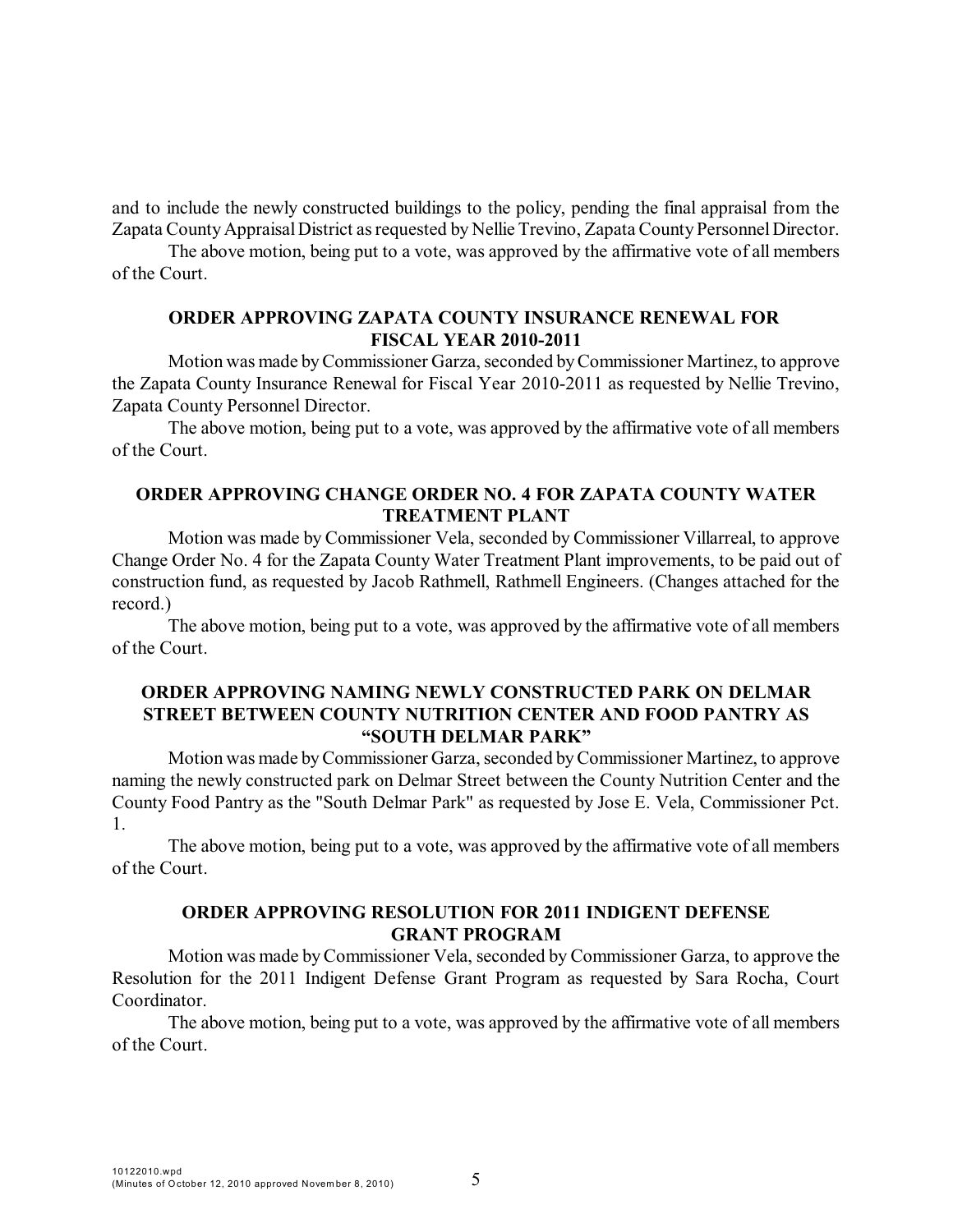### **ORDER APPROVING RESOLUTION FOR "TEXANS FEEDING TEXANS: DELIVERED MEAL GRANT PROGRAM" FROM TEXAS DEPARTMENT OF AGRICULTURE**

Motion was made byCommissioner Vela, seconded byCommissioner Villarreal, to approve a resolution for the "Texans Feeding Texans: Home Delivered Meal Grant Program" from the Texas Department of Agriculture as requested by Rosalinda Gonzalez, Zapata County Nutrition Program.

The above motion, being put to a vote, was approved by the affirmative vote of all members of the Court.

### **ORDER APPROVING RESOLUTIONS FOR USDA & LAS PALMAS PROJECTS**

Motion was made byCommissioner Garza, seconded by Commissioner Vela, to approve the resolutions for USDA & Las Palmas Project as requested by Manuel Gonzalez, Premier Engineering.

The above motion, being put to a vote, was approved by the affirmative vote of all members of the Court.

### **ORDER APPROVING RESOLUTIONS FOR USDA & WASTE WATER TREATMENT PLANT**

Motion was made byCommissioner Vela, seconded byCommissioner Garza, to approve the resolutions for USDA & Waste Water Treatment Plant as requested by Manuel Gonzalez, Premier Engineering.

The above motion, being put to a vote, was approved by the affirmative vote of all members of the Court.

### **ORDER APPROVING PROCLAMATION FOR TEXAS ASSOCIATION FOR HOME CARE AND HOSPICE**

Motion was made by Commissioner Villarreal, seconded by Commissioner Martinez, to approve a proclamation for Texas Association for Home Care & Hospice as requested by Rosalva Guerra, County Judge.

The above motion, being put to a vote, was approved by the affirmative vote of all members of the Court.

### **ORDER APPROVING INSTALLATION OF STREET/SECURITY LIGHTS AND SPEED HUMPS**

Motionwasmade byCommissioner Garza, seconded byCommissioner Villarreal, to approve installation of the following street lights in Precinct 1.

- 1. 158 Veleno Rd. (Singer Lane)
- 2. 115 Flores Nicholson Addition
- 3. 435 Falcon Shores Dr. Nicholson Addition
- 4. 501 Glenn Street Zapata Town Site
- 5. 415 Falcon Shores Dr. Nicholson Addition

as requested by Jose E. Vela, Commissioner Pct. 1.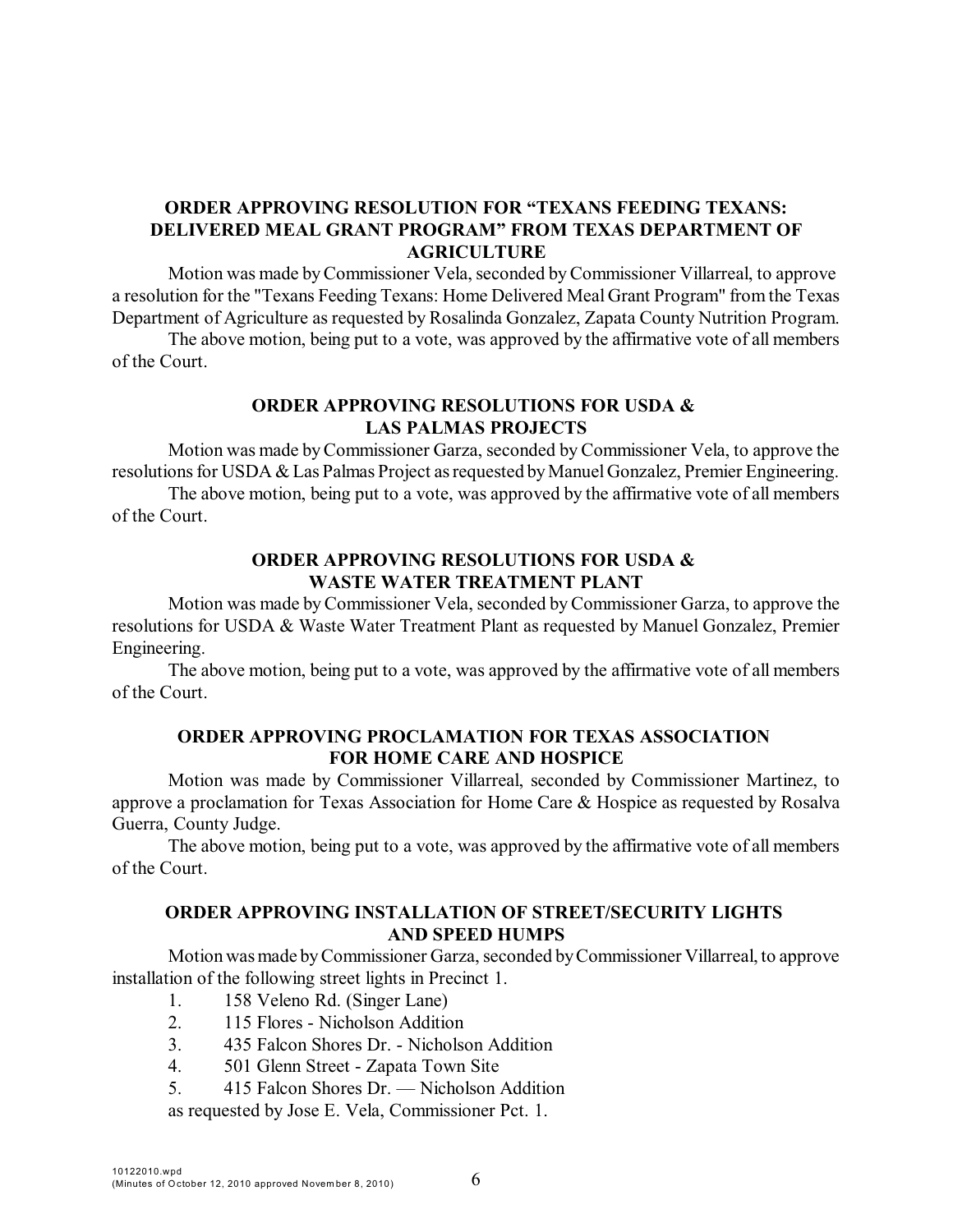The above motion, being put to a vote, was approved by the affirmative vote of all members of the Court.

Motion was made byCommissioner Garza, seconded byCommissioner Villarreal, to approve installation of a speed hump on Madison near the RV Park as requested by Eddie Martinez, Commissioner Pct. 3.

The above motion, being put to a vote, was approved by the affirmative vote of all members of the Court.

Motionwasmade byCommissioner Garza, seconded byCommissioner Villarreal, to approve installation of the following street lights in Precinct 3:

- Falcon & Carrizo
- 5114 McAllen Lane
- Swole & Siesta Lane
- 347 Cuellar

as requested by Eddie Martinez, Commissioner Pct. 3.

The above motion, being put to a vote, was approved by the affirmative vote of all members of the Court.

Motionwasmade byCommissioner Garza, seconded byCommissioner Villarreal, to approve to install speed humps between 7th & 10th on Bravo as requested by Norberto Garza, Commissioner Pct. 4.

The above motion, being put to a vote, was approved by the affirmative vote of all members of the Court.

Motion was made byCommissioner Garza, seconded byCommissioner Villarreal, to approve to request a 1000 watt flood light at the corner of 17th & Glenn Street as requested by Norberto Garza, Commissioner Pct. 4.

The above motion, being put to a vote, was approved by the affirmative vote of all members of the Court.

Motionwasmade byCommissioner Garza, seconded byCommissioner Villarreal, to approve installation of the following security lights in Precinct 4:

- 1303 Ramireño (existing pole)
- 1708 Juarez
- 1812 2nd Street
	- 515 Villa

as requested by Norberto Garza, Commissioner Pct. 4.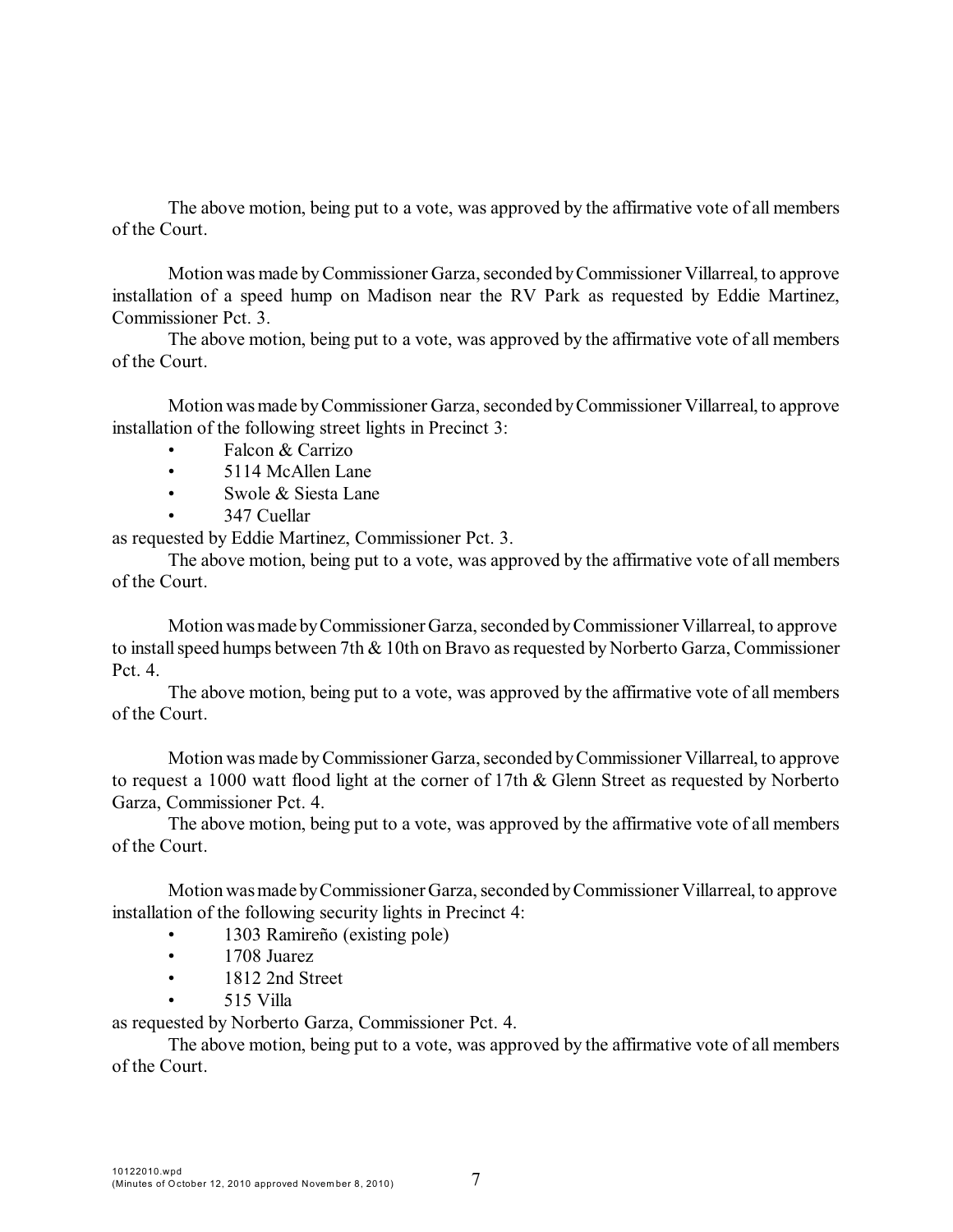## **MOTION WAS MADE BY COMMISSIONER GARZA, SECONDED BY COMMISSIONER VILLARREAL TO ENTER INTO EXECUTIVE SESSION**

# **MOTION WAS MADE BY COMMISSIONER VILLARREAL, SECONDED BY COMMISSIONER GARZA TO RETURN TO REGULAR SESSION**

# **ORDER APPROVING TRANSFER OF WATER WORKS ADMINISTRATIVE ASSISTANT, WITH SALARY, TO COUNTY MUSEUM, EFFECTIVE IMMEDIATELY**

Motion was made byCommissioner Vela, seconded by Commissioner Villarreal, to approve transfer of Water Works Administrative Assistant, Myrna Bustamante, with salary and benefits, to CountyMuseum, effective immediatelyand report to MuseumBoard, asrequested byCarlosTrevino Jr., Waterworks Manager.

The above motion, being put to a vote, was approved by the affirmative vote of all members of the Court.

### **ORDER APPROVING SETTLEMENT WITH INDIVIDUAL IN REFERENCE TO DAMAGES TO PRIVATE PROPERTY IN AN AMOUNT NOT TO EXCEED \$500.00**

Motion was made by Commissioner Martinez, seconded by Commissioner Vela, to approve settlement with individual in reference to damages to private property, in an amount not to exceed \$500.00 to be paid from Parks Project, Pct. 3 as requested by Eddie Martinez, Commissioner Pct. 3.

The above motion, being put to a vote, was approved by the affirmative vote of all members of the Court.

### **ORDER AUTHORIZING LEGAL COUNCIL TO COORDINATE WITH RESPONSIBLE PARTIES REGARDING EXHUMATION OF INDIAN BURIAL**

Motion was made by Commissioner Vela, seconded by Commissioner Garza, to authorize legal council to coordinate with responsible parties regarding the San Ygnacio, Texas Street and Drainage Improvements Project and exhumation of Indian Burial Mound located in said town and any matters incident thereto as requested by Fortunato Paredes, Attorney at Law, Escamilla, Poneck & Cruz, LLP.

The above motion, being put to a vote, was approved by the affirmative vote of all members of the Court.

# **ORDER AUTHORIZING LEGAL COUNCIL TO SEND CORRESPONDENCE REGARDING RECONSIDERATION OF LAND LEASE AGREEMENT WITH TCI CABLEVISION OF SOUTH TEXAS D/B/A HERITAGE CABLEVISION D/B/A COMCAST OF TEXAS I, INC. D/B/A TIME WARNER INC. INVOLVING A TELECOMMUNICATIONS TOWER LOCATED ON COUNTY PROPERTY**

Motion was made by Commissioner Garza, seconded by Commissioner Vela, to authorize legal council to send correspondence regarding reconsideration of land lease agreement with TCI Cablevision of South Texas d/b/a Heritage Cablevision d/b/a Comcast of Texas I, Inc. d/b/a Time Warner Inc. involving a Telecommunications Tower located on County Property and any other matter